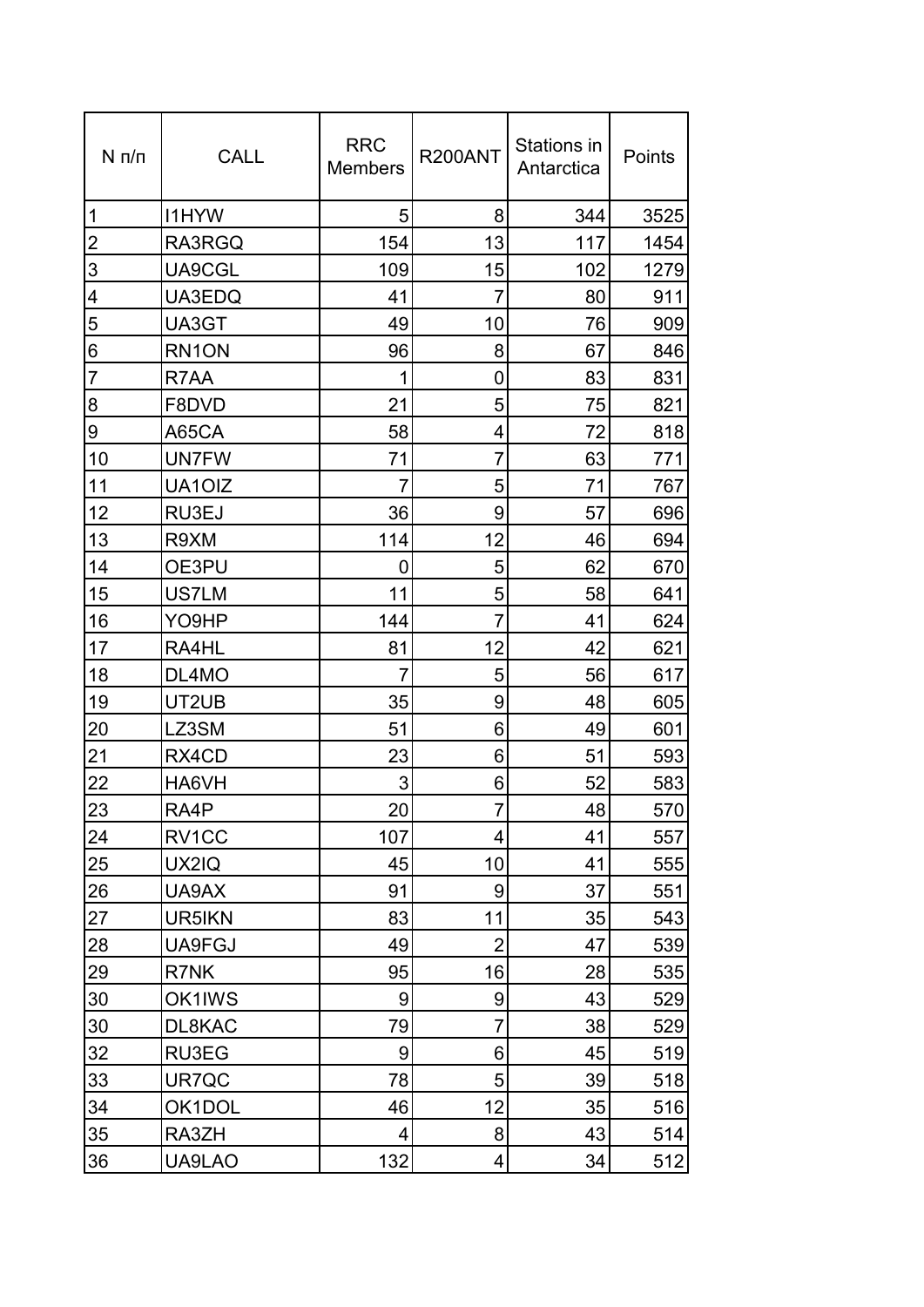| 37 | R <sub>1</sub> AC | 21             | 9                | 40 | 511 |
|----|-------------------|----------------|------------------|----|-----|
| 38 | RN3Z              | 70             | 8                | 36 | 510 |
| 39 | <b>HA7XL</b>      | 33             | 10               | 37 | 503 |
| 40 | RA1OW             | 21             | 6                | 42 | 501 |
| 40 | RK1AS             | 11             | 3                | 46 | 501 |
| 42 | UX3ZW             | 0              | 1                | 49 | 500 |
| 43 | <b>IK1GPG</b>     | 9              | 3                | 46 | 499 |
| 44 | RT <sub>6</sub> A | 192            | 0                | 30 | 492 |
| 45 | <b>DL1HRN</b>     | 8              | 5                | 43 | 488 |
| 46 | RW3DW             | 87             | 3                | 37 | 487 |
| 47 | RX9JX             | 45             | 6                | 38 | 485 |
| 47 | US3IMP            | 5              | 1                | 47 | 485 |
| 49 | <b>IK2XDE</b>     | 43             | 6                | 37 | 473 |
| 50 | RK3ER             | 69             | 4                | 36 | 469 |
| 51 | RY3D              | 54             | 3                | 38 | 464 |
| 52 | <b>RK0UT</b>      | 143            | 3                | 29 | 463 |
| 52 | UA3SAQ            | 53             | 3                | 38 | 463 |
| 54 | RU3EQ             | 18             | $\overline{2}$   | 42 | 458 |
| 55 | RW6BX             | 45             | 4                | 37 | 455 |
| 56 | R7TT              | $\overline{2}$ | 3                | 42 | 452 |
| 57 | OM3CND            | 70             | 13               | 25 | 450 |
| 57 | R3RR              | 70             | 4                | 34 | 450 |
| 59 | UA3GX             | 67             | 7                | 31 | 447 |
| 60 | US8UA             | 31             | 6                | 35 | 441 |
| 60 | RA3FH             | 11             | $\overline{2}$   | 41 | 441 |
| 60 | RJ3AA             | 1              | $\overline{0}$   | 44 | 441 |
| 63 | RA3OX             | 60             | 9                | 29 | 440 |
| 64 | RA9UO             | 37             | 13               | 27 | 437 |
| 65 | R7NA              | 33             | $\overline{7}$   | 33 | 433 |
| 66 | R7AT              | 96             | 4                | 29 | 426 |
| 67 | RA1QY             | 10             | 12               | 29 | 420 |
| 68 | RW4HD             | 58             | 6                | 30 | 418 |
| 69 | <b>IK1NEG</b>     | 6              | 6                | 35 | 416 |
| 70 | RW7B              | 115            | 12               | 18 | 415 |
| 71 | F5IN              | 77             | $\overline{2}$   | 31 | 407 |
| 72 | RN5AA             | 146            | 8                | 18 | 406 |
| 73 | RX3Q              | 34             | 3                | 34 | 404 |
| 74 | RM <sub>10</sub>  | 103            | $\boldsymbol{9}$ | 21 | 403 |
| 74 | RW <sub>1</sub> C | 93             | $\overline{7}$   | 24 | 403 |
| 74 | UA3FO             | 13             | $6 \,$           | 33 | 403 |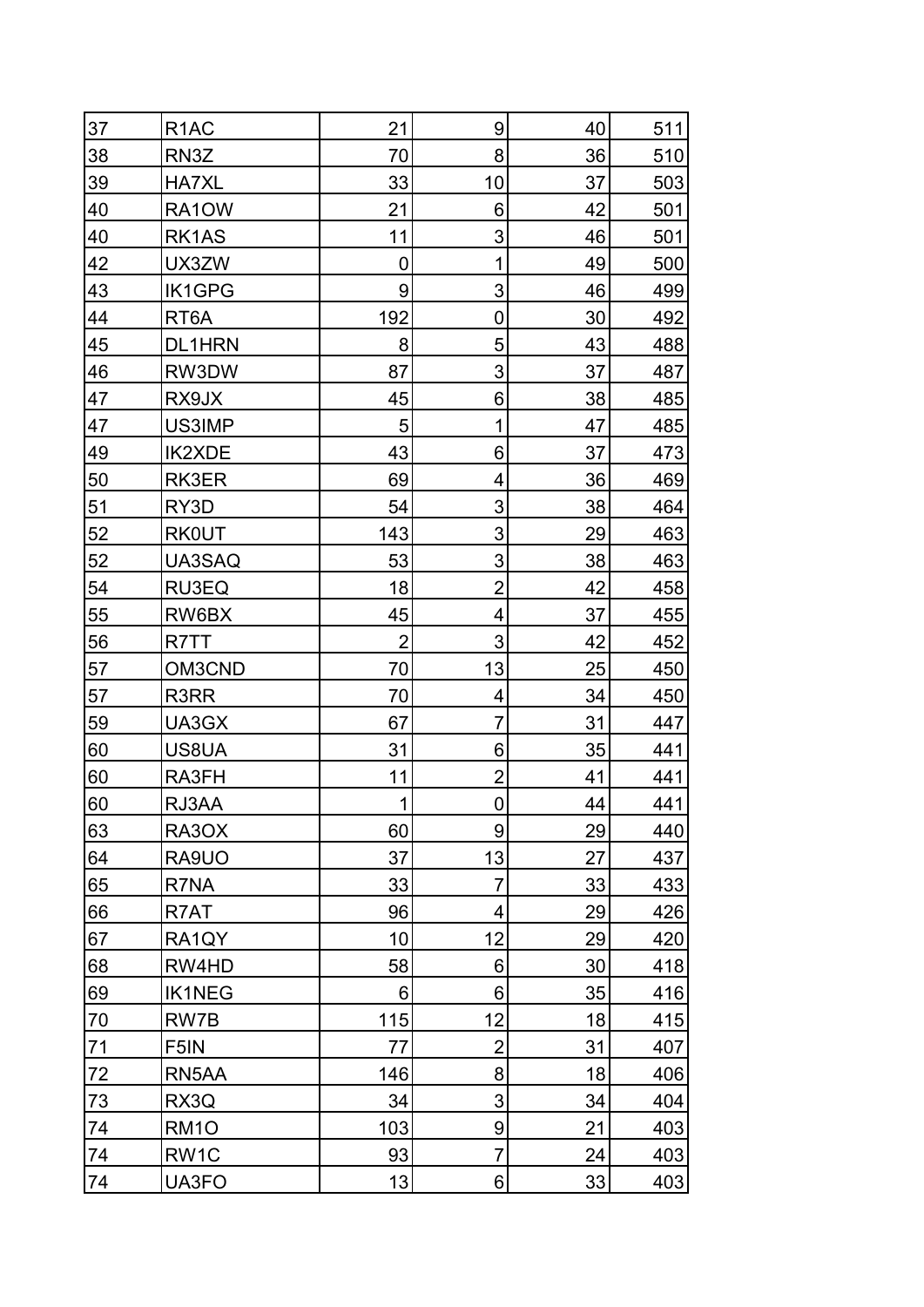| 74  | R9GM          | 113            | 3              | 26 | 403 |
|-----|---------------|----------------|----------------|----|-----|
| 78  | DM5BB         | 31             | 5              | 32 | 401 |
| 79  | YL2PP         | 20             | 9              | 29 | 400 |
| 79  | RA3Y          | 100            | $\overline{2}$ | 28 | 400 |
| 81  | RA3DAD        | 78             | 11             | 21 | 398 |
| 82  | UR4MF         | 87             | 11             | 20 | 397 |
| 83  | UA1TAN        | 93             | 11             | 19 | 393 |
| 84  | RW6PA         | 172            | 11             | 11 | 392 |
| 85  | <b>RO90</b>   | 61             | $\overline{7}$ | 26 | 391 |
| 85  | UX2MF         | 121            | 6              | 21 | 391 |
| 87  | US3IM         | 119            | $\overline{7}$ | 20 | 389 |
| 87  | RN6AJ         | 19             | 3              | 34 | 389 |
| 89  | RU9CZ         | 108            | 6              | 22 | 388 |
| 90  | UR5LF         | 57             | 8              | 25 | 387 |
| 91  | UA3ECJ        | 13             | 0              | 37 | 383 |
| 92  | DL7VJO        | 11             | 8              | 29 | 381 |
| 93  | RZ3DN         | 25             | 8              | 27 | 375 |
| 94  | <b>UA0SDX</b> | 73             | 8              | 22 | 373 |
| 95  | RA4AAJ        | 72             | 3              | 27 | 372 |
| 96  | OK1XP         | $\overline{0}$ | 1              | 36 | 370 |
| 96  | EU3AC         | $\mathbf 0$    | 0              | 37 | 370 |
| 98  | UA10IW        | 48             | 8              | 24 | 368 |
| 99  | OK1AY         | 24             | 3              | 31 | 364 |
| 100 | UR3LM         | 33             | 9              | 24 | 363 |
| 101 | UA1BJ         | $\overline{2}$ | $\overline{2}$ | 34 | 362 |
| 101 | RU4SO         | 32             | $\mathbf{1}$   | 32 | 362 |
| 103 | RM9RZ         | 61             | $\overline{7}$ | 23 | 361 |
| 104 | R3RZ          | 70             | 5              | 24 | 360 |
| 105 | UA6EED        | 69             | $\overline{2}$ | 27 | 359 |
| 106 | UD4F          | 18             | $\mathbf 0$    | 34 | 358 |
| 107 | UY3IC         | 27             | 11             | 22 | 357 |
| 108 | R3ZV          | 46             | 6              | 25 | 356 |
| 108 | SV1CNS        | 6              | 1              | 34 | 356 |
| 110 | RU6K          | 254            | 5              | 5  | 354 |
| 111 | <b>OM7OM</b>  | 23             | 10             | 23 | 353 |
| 112 | UR2VA         | 1              | 7              | 28 | 351 |
| 113 | UA3CS         | 20             | 9              | 24 | 350 |
| 113 | UT2LA         | 50             | 4              | 26 | 350 |
| 113 | UT8IT         | 10             | 4              | 30 | 350 |
| 116 | US7QQ         | 39             | $\overline{5}$ | 26 | 349 |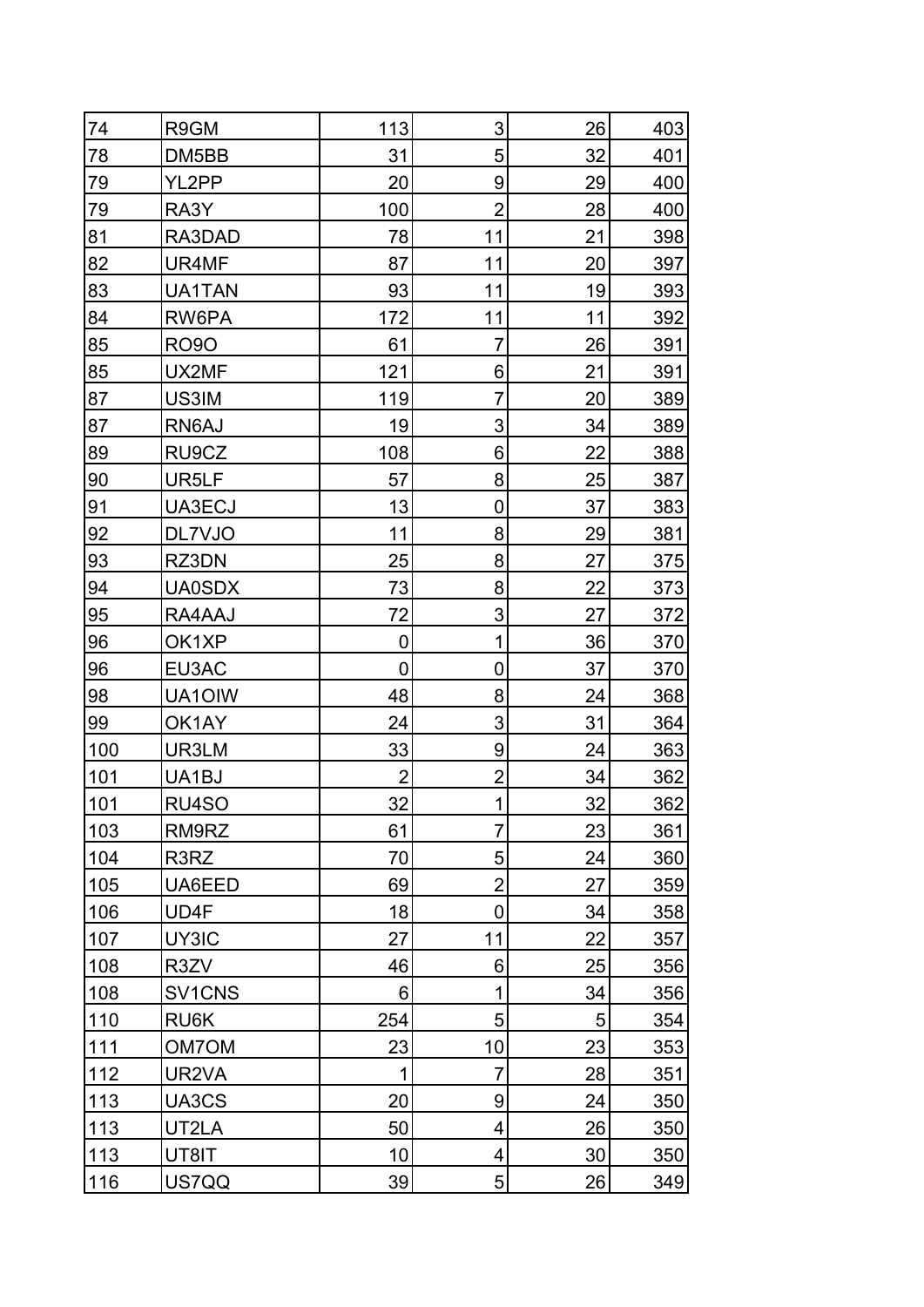| 117 | OK2ZV             | 7              | 1              | 33 | 347 |
|-----|-------------------|----------------|----------------|----|-----|
| 117 | WE9V              | 47             | 0              | 30 | 347 |
| 119 | <b>GM3ITN</b>     | 6              | 3              | 31 | 346 |
| 120 | RA1WZ             | 73             | 7              | 20 | 343 |
| 120 | DL4CF             | 33             | 3              | 28 | 343 |
| 120 | OK1FQT            | 3              | 2              | 32 | 343 |
| 120 | R7GR              | 3              | 1              | 33 | 343 |
| 124 | EA3DN             | 22             | 6              | 26 | 342 |
| 124 | R7MY              | 32             | 4              | 27 | 342 |
| 126 | 4L8A              | 81             | 3              | 23 | 341 |
| 126 | UX1IM             | 31             | 3              | 28 | 341 |
| 128 | RW4PP             | 79             | 9              | 17 | 339 |
| 129 | <b>US6IKF</b>     | 25             | 7              | 24 | 335 |
| 130 | RA3TIO            | 43             | 9              | 20 | 333 |
| 130 | JN3SAC            | 13             | 3              | 29 | 333 |
| 132 | UA1QY             | $\overline{2}$ | $\overline{2}$ | 31 | 332 |
| 133 | R <sub>3</sub> FO | 131            | 11             | 9  | 331 |
| 133 | UT1FG             | 21             | 6              | 25 | 331 |
| 135 | UN7TX             | 30             | 5              | 25 | 330 |
| 135 | <b>UA0LDY</b>     | $\overline{0}$ | 1              | 32 | 330 |
| 137 | EW6FW             | 69             | 12             | 14 | 329 |
| 137 | UR7MA             | 19             | 6              | 25 | 329 |
| 139 | R4BZ              | 76             | $\overline{2}$ | 23 | 326 |
| 140 | RA4FEA            | 54             | 6              | 21 | 324 |
| 140 | RZ3MM             | 34             | 4              | 25 | 324 |
| 142 | UA1ORK            | 23             | $\overline{2}$ | 28 | 323 |
| 143 | RA9DZ             | 162            | 6              | 10 | 322 |
| 143 | <b>UN7ECA</b>     | 12             | 4              | 27 | 322 |
| 145 | UN4PG             | 31             | 6              | 23 | 321 |
| 145 | UA9CES            | 61             | 4              | 22 | 321 |
| 145 | RZ6BR             | 41             | 4              | 24 | 321 |
| 148 | RA9YE             | 49             | 6              | 21 | 319 |
| 148 | UA1ODM            | 19             | 3              | 27 | 319 |
| 150 | RW4M              | 8              | 3              | 28 | 318 |
| 151 | UX1BZ             | 7              | 1              | 30 | 317 |
| 152 | RZ3DY             | 46             | 7              | 20 | 316 |
| 152 | HB9DAX            | 16             | 3              | 27 | 316 |
| 154 | YL2CV             | 85             | 6              | 17 | 315 |
| 155 | RU3WR             | 94             | 11             | 11 | 314 |
| 155 | RU6MO             | 34             | 5              | 23 | 314 |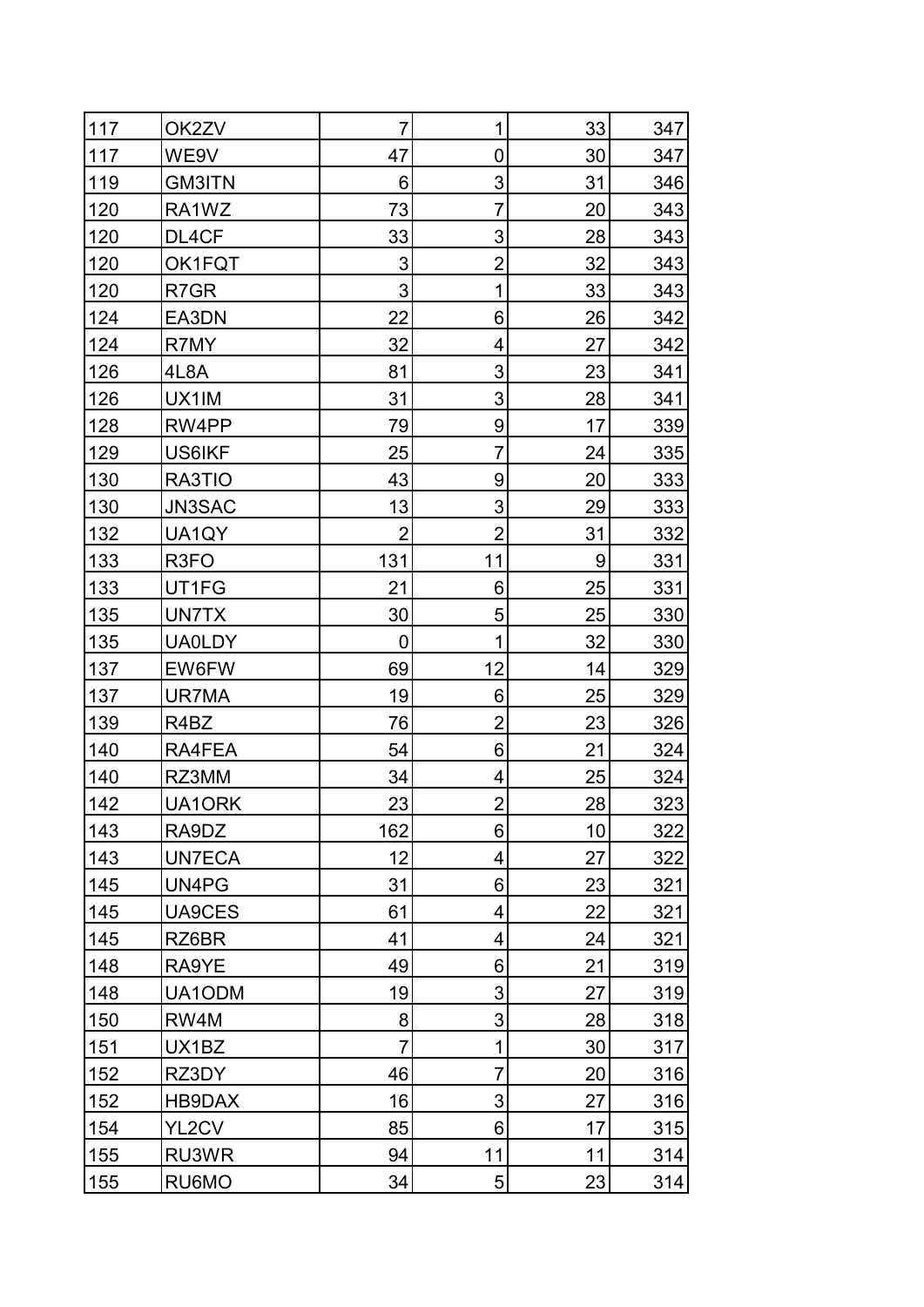| 157 | UR5ZEL             | 3              | 3              | 28 | 313 |
|-----|--------------------|----------------|----------------|----|-----|
| 158 | R <sub>1</sub> CAT | 112            | 14             | 6  | 312 |
| 159 | RU4I               | 111            | 7              | 13 | 311 |
| 160 | R6JZ               | 19             | 6              | 23 | 309 |
| 161 | UR4MSF             | 18             | 8              | 21 | 308 |
| 161 | SP6EIY             | 38             | 5              | 22 | 308 |
| 161 | RC9A               | 128            | 3              | 15 | 308 |
| 164 | OM3YCA             | 47             | 7              | 19 | 307 |
| 165 | RA9AJ              | 86             | $\overline{7}$ | 15 | 306 |
| 165 | RW1AI              | 56             | $\overline{2}$ | 23 | 306 |
| 167 | UA3RF              | 64             | 3              | 21 | 304 |
| 168 | OM <sub>5</sub> TZ | 3              | 8              | 22 | 303 |
| 168 | RA4LY              | 33             | 5              | 22 | 303 |
| 170 | RA3LAL             | $\overline{2}$ | 7              | 23 | 302 |
| 170 | UA1ZZ              | 72             | 5              | 18 | 302 |
| 170 | UA9APA             | 32             | 5              | 22 | 302 |
| 173 | OK2AT              | 81             | 12             | 10 | 301 |
| 173 | UT1FG/MM           | 21             | 5              | 23 | 301 |
| 173 | UA9CVQ             | 21             | 3              | 25 | 301 |
| 173 | DL2HRT             | 1              | 1              | 29 | 301 |
| 177 | UA6GO              | 90             | 5              | 16 | 300 |
| 177 | UA6AGE             | 20             | $\overline{2}$ | 26 | 300 |
| 179 | RA9HM              | 9              | 3              | 26 | 299 |
| 180 | YL2TQ              | 48             | $9\,$          | 16 | 298 |
| 181 | OK4RQ              | 47             | 13             | 12 | 297 |
| 182 | OK2PDE             | 6              | 7              | 22 | 296 |
| 183 | UT2QQ              | 45             | 7              | 18 | 295 |
| 182 | RV3ID              | 5              | 3              | 26 | 295 |
| 185 | UA3QPA             | 74             | 6              | 16 | 294 |
| 185 | UT1AN              | 44             | 6              | 19 | 294 |
| 187 | OK1ANN             | 30             | 7              | 19 | 290 |
| 187 | RU1AB              | 10             | 0              | 28 | 290 |
| 189 | YT1T               | 138            | 11             | 4  | 288 |
| 189 | UR7ET              | 28             | 10             | 16 | 288 |
| 189 | US7IT              | 38             | 7              | 18 | 288 |
| 192 | UY5YA              | 16             | 7              | 20 | 286 |
| 193 | R7FZ               | 5              | 7              | 21 | 285 |
| 194 | DL2HWH             | 5              | 3              | 25 | 285 |
| 194 | UR8IF              | 5              | 1              | 27 | 285 |
| 196 | SP4OLP             | 104            | 12             | 6  | 284 |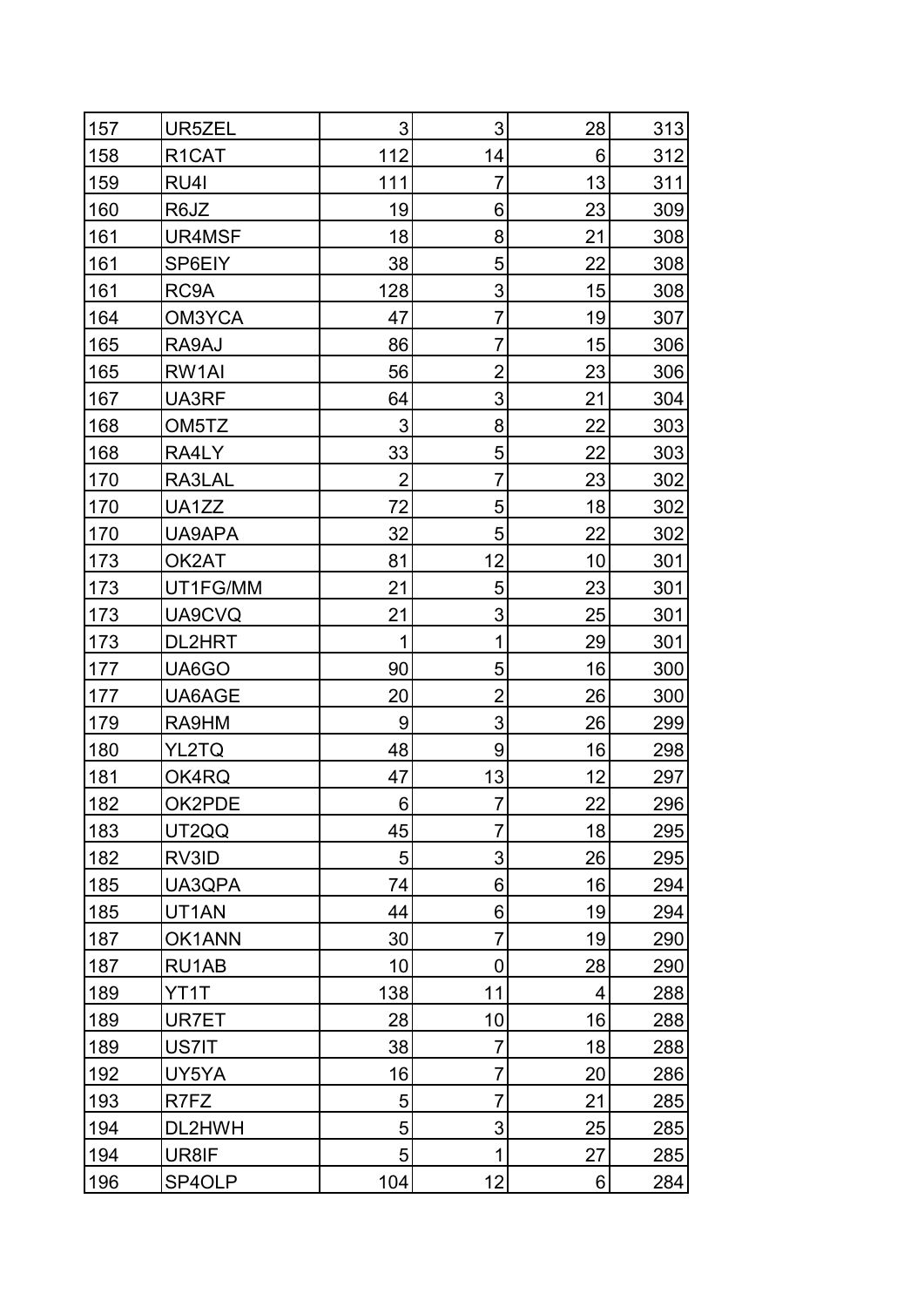| 196 | VK2FR              | $\overline{\mathbf{4}}$ | 5              | 23             | 284 |
|-----|--------------------|-------------------------|----------------|----------------|-----|
| 198 | R7NA               | 33                      | 7              | 18             | 283 |
| 198 | ER5DX              | 33                      | 7              | 18             | 283 |
| 198 | PA <sub>1</sub> RI | 33                      | 6              | 19             | 283 |
| 198 | RX6LG              | 13                      | 1              | 26             | 283 |
| 202 | UR5QBB             | $\overline{2}$          | 6              | 22             | 282 |
| 202 | R <sub>2</sub> EA  | 112                     | 3              | 14             | 282 |
| 204 | RX6AMV             | 1                       | $\overline{2}$ | 26             | 281 |
| 205 | RV9CQ              | 60                      | 17             | 5              | 280 |
| 205 | UR5AMJ             | 40                      | $\overline{7}$ | 17             | 280 |
| 205 | UK8FF              | 20                      | 5              | 21             | 280 |
| 205 | UN2E               | 20                      | $\overline{2}$ | 24             | 280 |
| 209 | UA3UBT             | 49                      | 8              | 15             | 279 |
| 210 | R6CW               | 48                      | 4              | 19             | 278 |
| 211 | RA3LDP             | 17                      | 6              | 20             | 277 |
| 211 | <b>E770</b>        | 17                      | 6              | 20             | 277 |
| 211 | <b>IK2XDF</b>      | 27                      | 4              | 21             | 277 |
| 214 | R6AC               | 66                      | 8              | 13             | 276 |
| 214 | DL7VOG             | 36                      | 6              | 18             | 276 |
| 214 | UR5UJ              | 6                       | $\overline{2}$ | 25             | 276 |
| 217 | RA6LTD             | 125                     | 13             | $\overline{2}$ | 275 |
| 217 | UA3LID             | 45                      | 6              | 17             | 275 |
| 217 | RC5F               | 35                      | 5              | 19             | 275 |
| 220 | IK1GEY             | 4                       | 8              | 19             | 274 |
| 220 | RZ9O               | 94                      | 5              | 13             | 274 |
| 222 | UT5ZC              | 43                      | 6 <sup>1</sup> | 17             | 273 |
| 223 | RA9LL              | 71                      | 9              | 11             | 271 |
| 224 | UT7FO              | 10                      | $\overline{7}$ | 19             | 270 |
| 224 | YL2AG              | 30                      | 4              | 20             | 270 |
| 226 | DL3APO             | 9                       | 4              | 22             | 269 |
| 227 | S58MU              | 78                      | 5              | 14             | 268 |
| 228 | UA3SCW             | 3                       | 3              | 23             | 263 |
| 229 | UA4FEN             | 41                      | 11             | 11             | 261 |
| 229 | UR6INY             | 31                      | 7              | 16             | 261 |
| 229 | R <sub>1</sub> NA  | 71                      | 3              | 16             | 261 |
| 229 | SV <sub>1V</sub> J | 1                       | 0              | 26             | 261 |
| 233 | UA3OA              | 20                      | 9              | 15             | 260 |
| 233 | <b>RQ90</b>        | 130                     | 6              | $\overline{7}$ | 260 |
| 233 | RV1AQ              | 40                      | 1              | 21             | 260 |
| 233 | R6FY               | 10                      | 1              | 24             | 260 |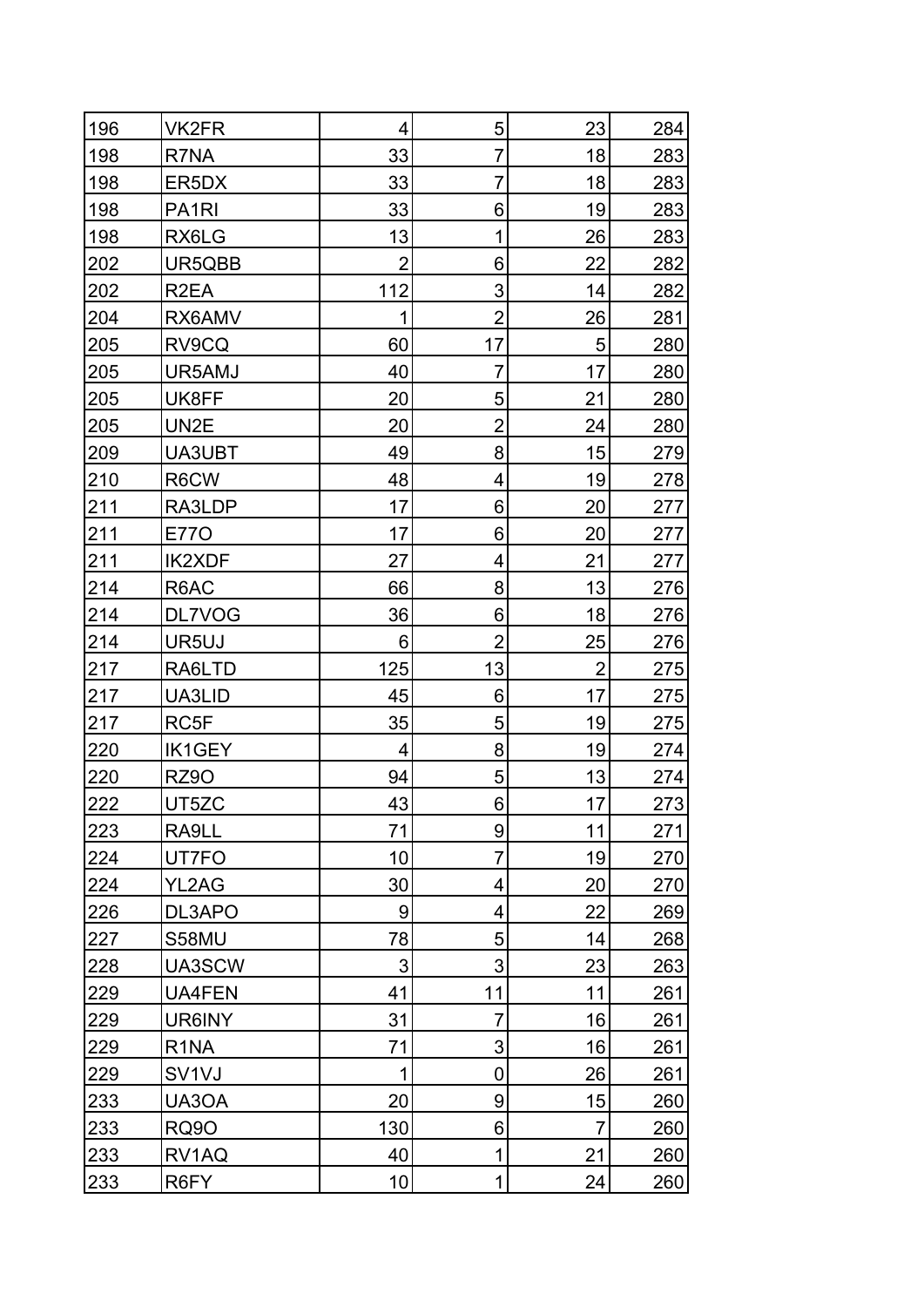| 237 | UA9AC             | 29             | $\overline{7}$ | 16             | 259 |
|-----|-------------------|----------------|----------------|----------------|-----|
| 238 | RJ9M              | 38             | 9              | 13             | 258 |
| 238 | DL7VMM            | 6              | 4              | 21             | 256 |
| 240 | RN6AM             | 45             | 4              | 17             | 255 |
| 240 | RK4FM             | 85             | 0              | 17             | 255 |
| 242 | OE3VID            | 4              | 9              | 16             | 254 |
| 243 | R <sub>2</sub> ZR | 93             | 12             | 4              | 253 |
| 243 | RW3LL             | 13             | 11             | 13             | 253 |
| 243 | RK4FAJ            | 23             | 7              | 16             | 253 |
| 243 | LZ2TW             | 53             | 6              | 14             | 253 |
| 243 | SP4NKU            | 3              | 6              | 19             | 253 |
| 248 | UA3GJM            | 80             | 8              | 9              | 250 |
| 248 | UX3IA             | 40             | 4              | 17             | 250 |
| 250 | <b>UA0CID</b>     | 19             | 3              | 20             | 249 |
| 250 | RX6FJ             | 9              | $\overline{2}$ | 22             | 249 |
| 252 | UA6HJT            | 28             | 9              | 13             | 248 |
| 252 | RT <sub>3</sub> D | 8              | 6              | 18             | 248 |
| 252 | UR7VA             | 28             | 3              | 19             | 248 |
| 255 | RA6CF             | 56             | 15             | 4              | 246 |
| 255 | R9MJ              | 56             | $\overline{7}$ | 12             | 246 |
| 255 | UA1CKC            | 6              | 7              | 17             | 246 |
| 255 | DL1ASP            | 66             | 6              | 12             | 246 |
| 259 | RA3QH             | 55             | 8              | 11             | 245 |
| 260 | RA4UIV            | 74             | 11             | 6              | 244 |
| 260 | UA3YFL            | 34             | 7              | 14             | 244 |
| 262 | RV3PN             | 43             | $6 \,$         | 14             | 243 |
| 262 | <b>RU0SYL</b>     | 93             | 3              | 12             | 243 |
| 262 | UA6AH             | 3              | $\overline{2}$ | 22             | 243 |
| 262 | RA1AL             | 103            | 1              | 13             | 243 |
| 266 | R9ON              | 82             | 9              | $\overline{7}$ | 242 |
| 266 | <b>US0YA</b>      | 2              | 4              | 20             | 242 |
| 266 | <b>DL9MRF</b>     | $\overline{2}$ | 1              | 23             | 242 |
| 269 | RV6FN             | 41             | 14             | 6              | 241 |
| 269 | <b>UA0LAF</b>     | 1              | 3              | 21             | 241 |
| 269 | <b>IK2EKO</b>     | 1              | 0              | 24             | 241 |
| 272 | R <sub>2</sub> CA | 20             | 5              | 17             | 240 |
| 272 | F6COW             | 0              | 5              | 19             | 240 |
| 274 | RV9UAF            | 69             | 12             | 5              | 239 |
| 275 | UY5MU             | 27             | 13             | 8              | 237 |
| 276 | SP3HYK            | 16             | 10             | 12             | 236 |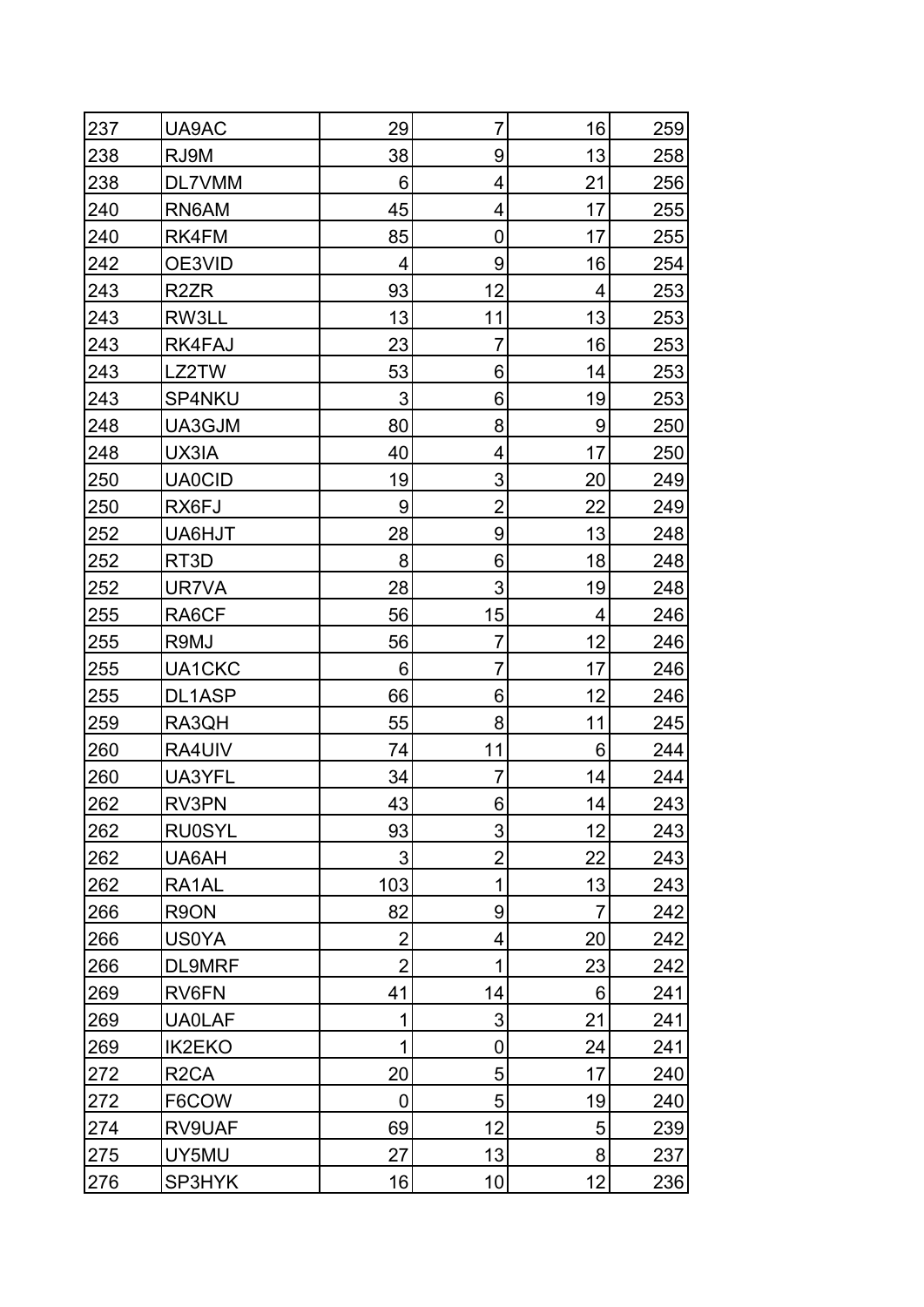| 276 | RU7A              | 26  | 4              | 17             | 236 |
|-----|-------------------|-----|----------------|----------------|-----|
| 278 | ES5QD             | 5   | 4              | 19             | 235 |
| 279 | RV6ANI            | 13  | 7              | 15             | 233 |
| 280 | R <sub>2</sub> DP | 62  | 15             | $\overline{2}$ | 232 |
| 280 | R7TO              | 42  | 8              | 11             | 232 |
| 282 | PY1AX             | 1   | 1              | 22             | 231 |
| 283 | SP3CQP            | 0   | 6              | 17             | 230 |
| 284 | R9YM              | 29  | 10             | 10             | 229 |
| 284 | UA3FF             | 19  | 9              | 12             | 229 |
| 286 | RW6ATD            | 28  | 12             | 8              | 228 |
| 286 | SQ1X              | 8   | 10             | 12             | 228 |
| 286 | RA9DJ             | 58  | 8              | 9              | 228 |
| 286 | UY7LU             | 18  | 4              | 17             | 228 |
| 286 | R9AX              | 18  | 3              | 18             | 228 |
| 286 | ER1PB             | 38  | 3              | 16             | 228 |
| 286 | F5PAC             | 8   | 1              | 21             | 228 |
| 293 | RA3LD             | 17  | 7              | 14             | 227 |
| 293 | RM <sub>5</sub> F | 157 | 7              | 0              | 227 |
| 293 | RX3VF             | 107 | 6              | 6              | 227 |
| 293 | UA3MEG            | 27  | 5              | 15             | 227 |
| 293 | OM7AW             | 17  | 4              | 17             | 227 |
| 298 | RW1AM             | 6   | $\overline{2}$ | 20             | 226 |
| 299 | <b>UA0CDO</b>     | 15  | 3              | 18             | 225 |
| 299 | RX4HJ             | 15  | 1              | 20             | 225 |
| 301 | R <sub>2</sub> EM | 4   | 7              | 15             | 224 |
| 302 | RA3RPW            | 113 | 11             | 0              | 223 |
| 302 | <b>E76C</b>       | 23  | $\overline{7}$ | 13             | 223 |
| 302 | R3YC              | 103 | 5              | 7              | 223 |
| 305 | RA4LCG            | 72  | 14             | 1              | 222 |
| 305 | UA9YHA            | 72  | 11             | 4              | 222 |
| 307 | RD3DM             | 30  | 9              | 10             | 220 |
| 307 | RZ6BX             | 10  | 7              | 14             | 220 |
| 309 | UA9AJK            | 19  | 11             | 9              | 219 |
| 309 | DL6ZFG            | 9   | 6              | 15             | 219 |
| 309 | ES6DO             | 29  | 1              | 18             | 219 |
| 312 | <b>UR0HO</b>      | 8   | 6              | 15             | 218 |
| 312 | DK5AL             | 38  | 4              | 14             | 218 |
| 312 | UA1WA             | 58  | 4              | 12             | 218 |
| 315 | R4AN              | 57  | 8              | 8              | 217 |
| 316 | R9SY              | 26  | 9              | 10             | 216 |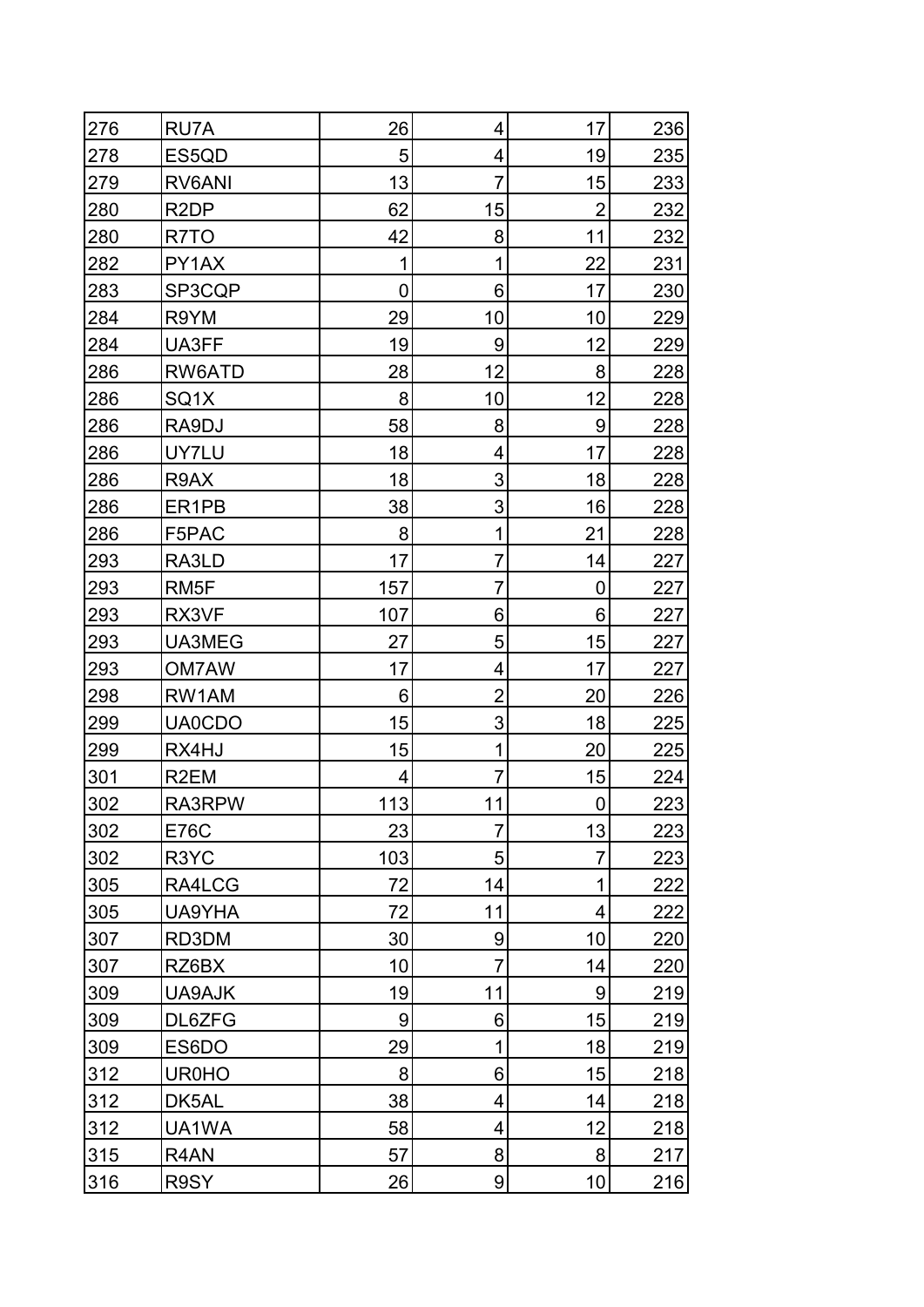| 316 | 9A1AA         | 116            | $\overline{7}$ | 3                       | 216 |
|-----|---------------|----------------|----------------|-------------------------|-----|
| 318 | OK1OFM        | 35             | 12             | 6                       | 215 |
| 319 | UA6HDX        | 23             | 14             | 5                       | 213 |
| 319 | ES2TT         | 23             | 6              | 13                      | 213 |
| 319 | EW2DZ         | $\mathfrak{S}$ | 1              | 20                      | 213 |
| 322 | EW1CY         | 112            | 10             | 0                       | 212 |
| 322 | UY2LT         | 32             | 10             | 8                       | 212 |
| 322 | YU7CQ         | 52             | 5              | 11                      | 212 |
| 322 | UA4PNT        | 22             | 4              | 15                      | 212 |
| 322 | UA9CNX        | $\overline{2}$ | 0              | 21                      | 212 |
| 327 | RA3TIO        | 41             | 9              | 8                       | 211 |
| 327 | DL1ET         | 1              | 6              | 15                      | 211 |
| 329 | SP9YFF        | 30             | 15             | 3                       | 210 |
| 329 | R4UR          | 90             | 12             | 0                       | 210 |
| 329 | OM3MB         | 0              | 4              | 17                      | 210 |
| 329 | OM1AX         | 20             | 4              | 15                      | 210 |
| 329 | UA9YF         | 0              | 0              | 21                      | 210 |
| 334 | UT5IP         | 9              | 8              | 12                      | 209 |
| 334 | OM7TJ         | 9              | $\overline{7}$ | 13                      | 209 |
| 334 | RD3AD         | 39             | 4              | 13                      | 209 |
| 337 | R8DL          | 98             | 11             | 0                       | 208 |
| 337 | R6DJB         | 118            | 9              | 0                       | 208 |
| 339 | RA0AER        | 107            | 8              | $\overline{2}$          | 207 |
| 339 | LY2KM         | 67             | 7              | $\overline{7}$          | 207 |
| 339 | UA4NF         | 17             | 7              | 12                      | 207 |
| 342 | SP2MKO        | 86             | 12             | 0                       | 206 |
| 342 | UT2MZ         | 66             | 10             | $\overline{\mathbf{4}}$ | 206 |
| 342 | R6CR          | 6              | 9              | 11                      | 206 |
| 342 | DL9FCY        | 6              | $\overline{7}$ | 13                      | 206 |
| 342 | UN7JX         | 6              | $\overline{7}$ | 13                      | 206 |
| 342 | UK8AEA        | 26             | 6              | 12                      | 206 |
| 348 | R300          | 5              | 4              | 16                      | 205 |
| 349 | UA3AUC        | 34             | 10             | $\overline{7}$          | 204 |
| 349 | <b>DL7URB</b> | 4              | 8              | 12                      | 204 |
| 349 | R6NN          | 4              | 5              | 15                      | 204 |
| 349 | OK1LV         | 24             | 4              | 14                      | 204 |
| 353 | UR4MDD        | 33             | 5              | 12                      | 203 |
| 353 | UN7BK         | 13             | 1              | 18                      | 203 |
| 355 | PP5XA         | $\overline{2}$ | 0              | 20                      | 202 |
| 357 | DM2RN         | 30             | $\overline{7}$ | 10                      | 200 |